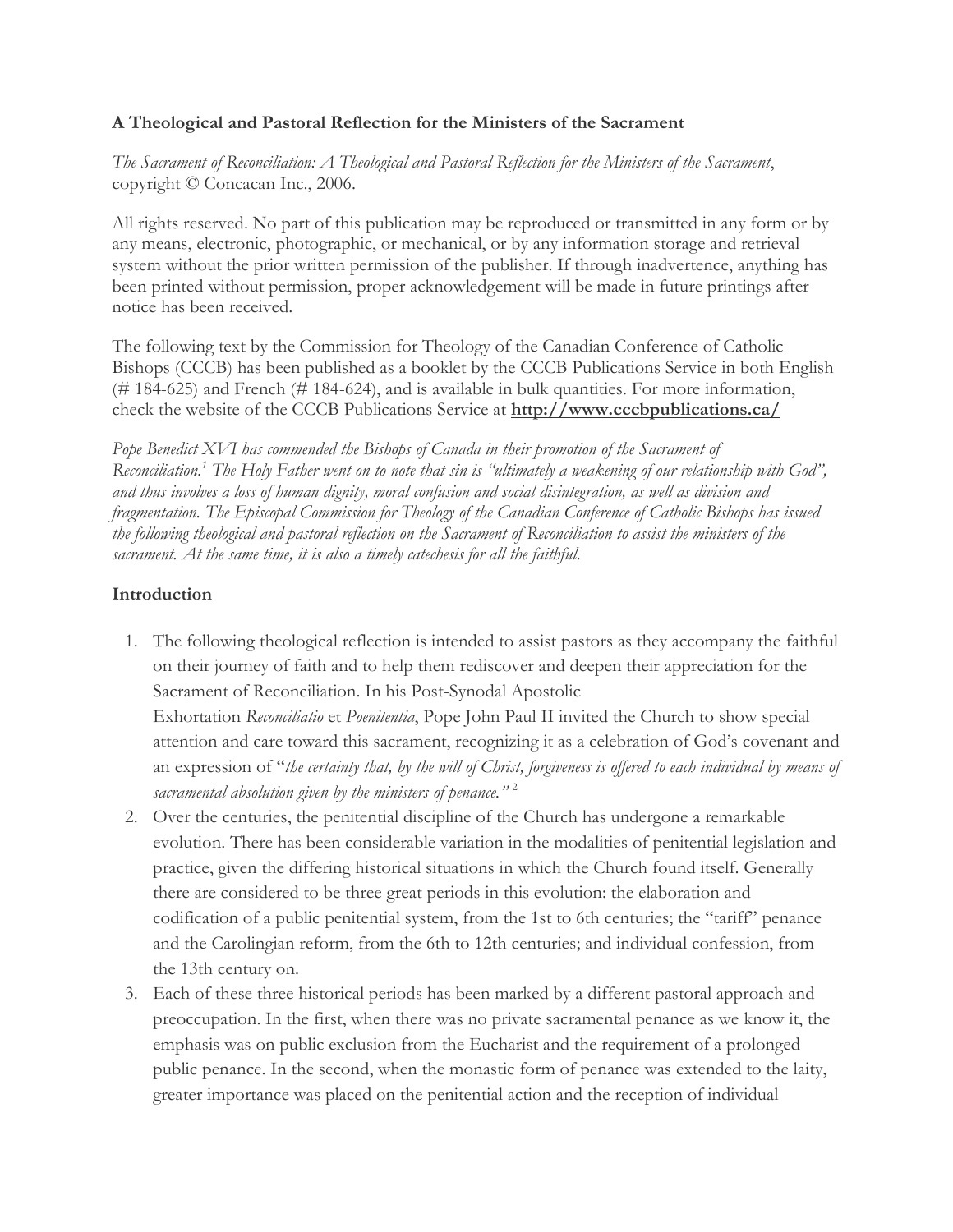absolution. It was during this period that the role of the minister of reconciliation changed from the patristic notion of *medicus* (doctor/healer) to that of *judex* (judge). Thirdly, in the Middle Ages and with the formalization of penance as one of the seven sacraments, its theology was more systematically developed and articulated, including a new emphasis on the distinction of matter and form. Following the Second Vatican Council, with the *Ordo Poenitentiae*, then the Apostolic Exhortation that came after the Synod of Bishops on penance and reconciliation, and more recently the *Motu Proprio Misericordia Dei*, this sacrament is now more clearly situated within its liturgical, theological and pastoral context.

- 4. Despite these differences in the way the Sacrament of Reconciliation has been celebrated over the centuries, the underlying faith-conviction of the Church in the necessity of the sacrament has remained constant. The Church has always regarded the Sacrament of Reconciliation as "grounded" in Christ's Paschal Mystery. The redemptive force of this mystery is what renews the Church, restoring to its communion those who have become alienated from it and making them once again full members of the eucharistic assembly. The Sacrament of Reconciliation has always been regarded as an indispensable support for the continuing transformation into Christ, which is the essence of Christian life.
- 5. In our present-day context when fewer faithful are availing themselves of the Sacrament of Reconciliation – the Episcopal Commission for Theology would like to assist the ministers of the sacrament. The present reflection, primarily for pastors, is intended to set out its theological foundations and pastoral implications. The hope is to foster a renewed appreciation of both its value and beauty. Such an appreciation is all the more timely since ours is a deeply troubled world, in which the need for reconciliation in so many areas is all too apparent and real. "Reconciliation" is the name used most often today for this sacrament, although the terms "Penance" and "Confession" are still also used. In this document, we give preference to the first designation. Our concern is primarily with the first liturgical form of the Sacrament of Reconciliation, with its profoundly personal character of individual confession. However, our theological reflections apply equally to the other two forms, although it should be pointed out that the third form – collective absolution – is for use in exceptional circumstances and is governed by special norms.

## **Why the Sacrament of Reconciliation?**

- 6. Initially, reconciliation takes place in a most radical way at Baptism. Baptism is the sacramental sign of our full forgiveness in Jesus Christ and our incorporation into the Christian community. *"This first sacrament pardons all our sins, rescues us from the power of darkness, and brings us to the dignity of adopted children"* (Rite of Christian Initiation of Adults, *praenotanda*, 2). Any and all subsequent movements of repentance and conversion on the part of the faithful are firmly grounded in and derive their meaning from the Sacrament of Baptism.
- 7. The Sacrament of Reconciliation, as with Baptism, is the preeminent work and sacrament of the Holy Spirit. Just as the Spirit initiates the process of our incorporation into the Christian community at Baptism and strengthens this in Confirmation, the same Spirit sustains and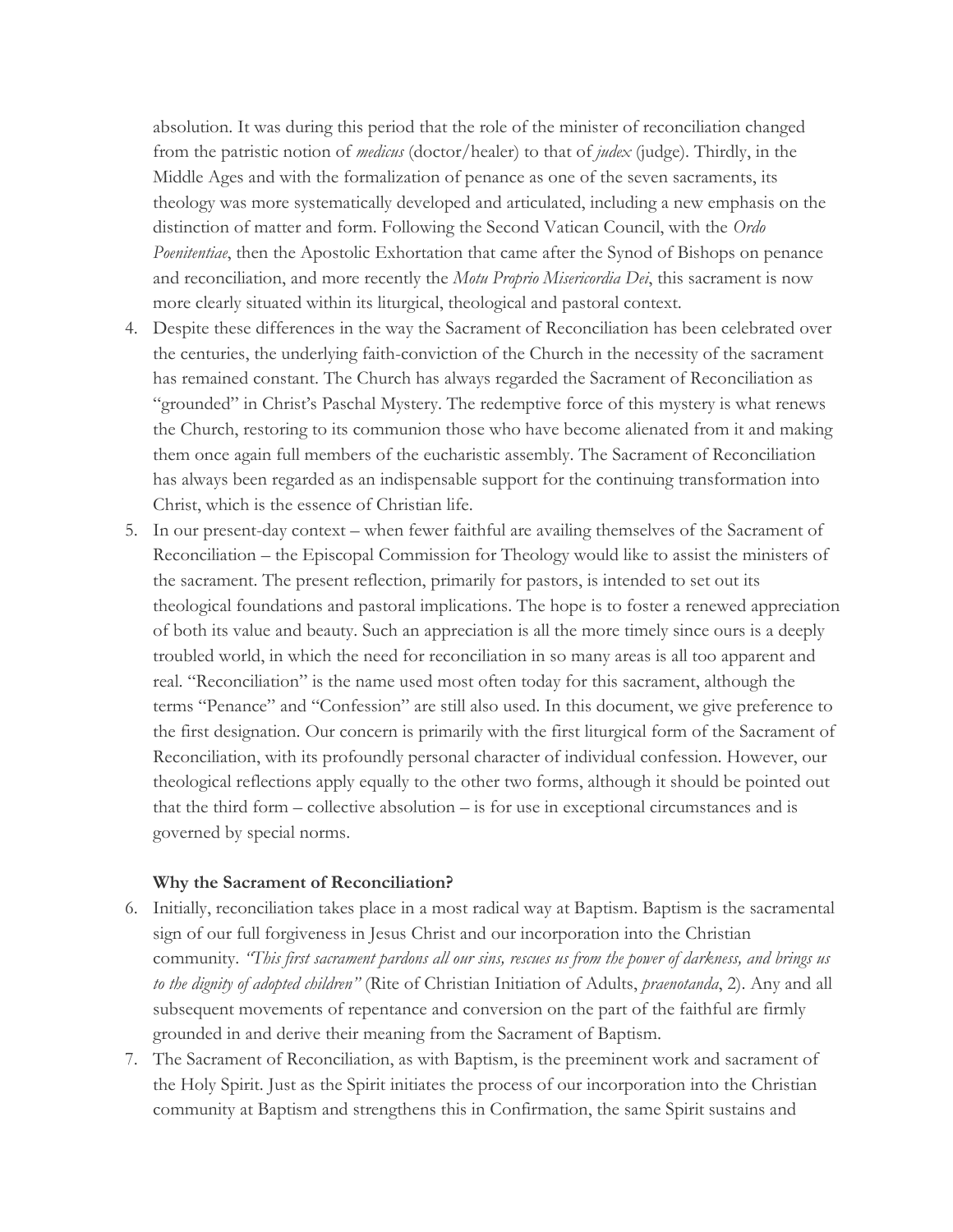renews it in the Sacrament of Reconciliation. The new rite explicitly mentions the Holy Spirit no fewer than 20 times. According to the rite, the priest is to extend his hands over the penitent when giving absolution, as a sign that the Holy Spirit is being called down upon the penitent. As the work of the Holy Spirit, this sacrament is not only the remission of sins; it is also an outpouring of the life-giving Spirit which induces in the penitent a deep change of mind and heart, the biblical notion of *metanoia*. It is the Sacrament of Reconciliation that restores and renews an individual's life in the community of believers and the priesthood of the faithful.

- 8. Contrition or repentance and conversion are essential to the process that leads to reconciliation. They are not isolated acts, but part of an ongoing call that must be heeded throughout one's entire faith journey. Seen in this perspective, the Sacrament of Reconciliation bears the authentic seal of growth in Christ. This is because the Reign of God is forever "at hand" and even now is being realized in the person of Jesus Christ. *"The time is fulfilled, and the Kingdom of God has come near; repent, and believe in the good news"* (Mark 1.15; Matthew 4.17).
- 9. The very heralding of the coming of the Reign of God contains the call to conversion. Answering Jesus' call, the faithful are constantly growing in the grace of Baptism and so into the death and resurrection of Jesus Christ. The central core of Jesus' teaching, with its stringent demands regarding the Reign of God, is a call to *metanoia*, even though the word "conversion" is not always explicitly used. This summons to repent, to be converted, is addressed to everyone, without distinction but with a sense of urgency. Pope Paul VI, whose definition of conversion was incorporated into the *Ordo Poenitentiae* of 1973, described it this way: *"We can only approach the Kingdom of Christ by metanoia. This is a profound change of the whole person by which one begins to consider, judge, and arrange one's life according to the holiness and love of God"* (*Ordo Poenitentiae*, no. 6).
- 10. From a Christian point of view, any talk of sin or of a sense of sin must be seen in the context of the new covenant that was wrought and sealed in the blood of Christ (Luke 22.20). This is the irrevocable alliance in which God proclaims: *"They will be my people and I will be their God"*(Revelation 21.3). Talk of sin can never be divorced from God's infinite and merciful love. We see this time and time again in Scripture and especially in the way Jesus approached the sinners of his day. He always offered them hope and the opportunity to be healed and saved; he was never one to *"break a crushed reed, or quench a smouldering wick"* (Matthew 12.20). Sin not only darkens minds, hearts and lives in ways far beyond our human reckoning; it reveals its insidious face and nature especially when viewed in the light of God's unconditional love and divine forgiveness. It is when we become keenly aware of God's love as pardon and mercy that the real nature of sin is revealed to us.

## **Pastoral implications**

11. If the individual confession of one's sins is seen and understood in the broader context of an ongoing, life-long process of conversion, and as liberation from sin, then the faithful will be less inclined to view individual confession as a formality. In confessing their serious sins in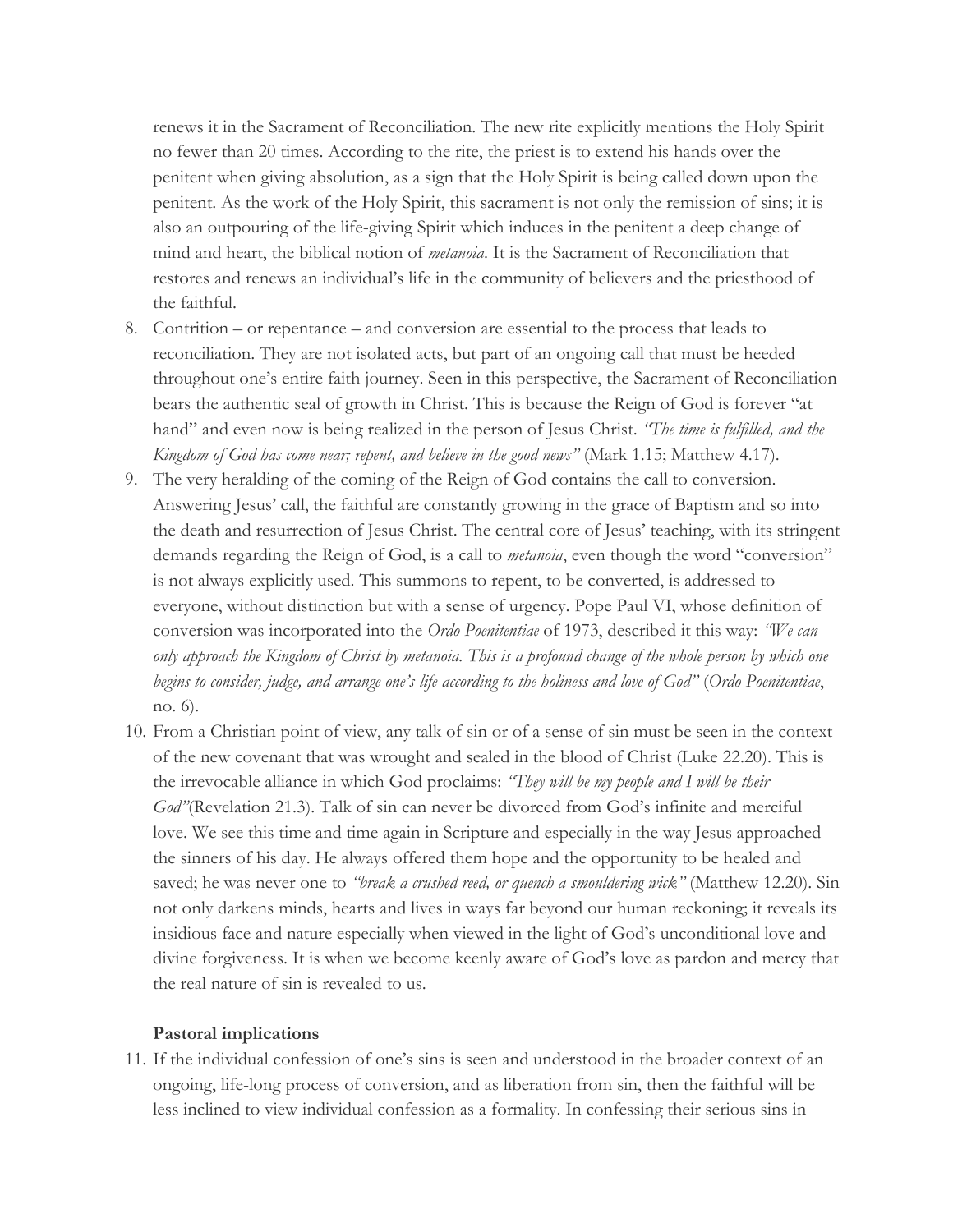number and kind, they are to view this as stemming directly from the inner dynamism of their Baptism and from their Christian vocation. When celebrating the Sacrament of Reconciliation, pastors would do well to highlight those aspects and elements that allow the penitents to experience more explicitly the inherent connection between the Sacrament of Reconciliation and their Baptism.

- 12. Penitents should also be made to understand that the Person encountered in the penitential rite is Jesus Christ, signified in the encounter with the minister of the sacrament. Christ accomplishes for the penitent today the same liberation, purification and transformation that he so often offered the sick and the sinners in the Gospel. The foundation of the sacrament is precisely in those gestures through which the living Christ calls sinners to conversion and restores their friendship with God.
- 13. All three forms in the *Ordo Poenitentiae* follow the same basic structure: (a) a moment of welcome; (b) a time to reflect on a reading of the Word of God; (c) the confession of sins; (d) a moment of penitential prayer; (e) absolution; and (f) a concluding prayer of thanksgiving. The minister should spend sufficient time with each individual penitent so that the sacrament is experienced as a true celebration – not as a hasty, perfunctory exercise. It should be noted that even in the first form of the rite, the reading of Scripture is never to be omitted. What is new in the rite is the place of Scripture, by which we are called to recognize our sinfulness. This element particularly needs to be put into practice. The pastoral renewal of the first form of the Sacrament of Reconciliation depends on the rediscovery of the importance of the Word of God in the celebration.

#### **Why is confession a "personal" affair?**

- 14. There are sound theological reasons why the Church insists on the individual confession of one's sins. God calls each one of us by name. Among all the possible types of human words, there is none more strikingly personal and evocative than our name. When someone calls out our name, our attention is immediately alerted to that person's presence. We are thereby summoned to engage in a dialogue with the other. My name is what manifests me, expresses me to others, and gives them access to my being. I truly exist only for those who know my name. Nothing is more personal than an individual's name.
- 15. In the Sacrament of Reconciliation, God calls us by name, that is, to a personal and intimate encounter. It is as though God wants to take us aside for a moment – as good friends do – in order to give us his full, undivided attention and forgiving love. In such privileged moments of intimacy, we are summoned to stand before God in our vulnerability, and with all the transparency of our being. It is then, when we come before him in the Sacrament of Reconciliation with our sins, our repentance and our trust, that God can let his face shine on us and grant us grace and peace – the peace that only God can give.
- 16. The reason we are asked to say or name our sins in confession is twofold. On the one hand, the very fact of naming our sins is a clear indication that we own them, that they are our sins and not those of someone else. It is when we are able to name them that we truly take personal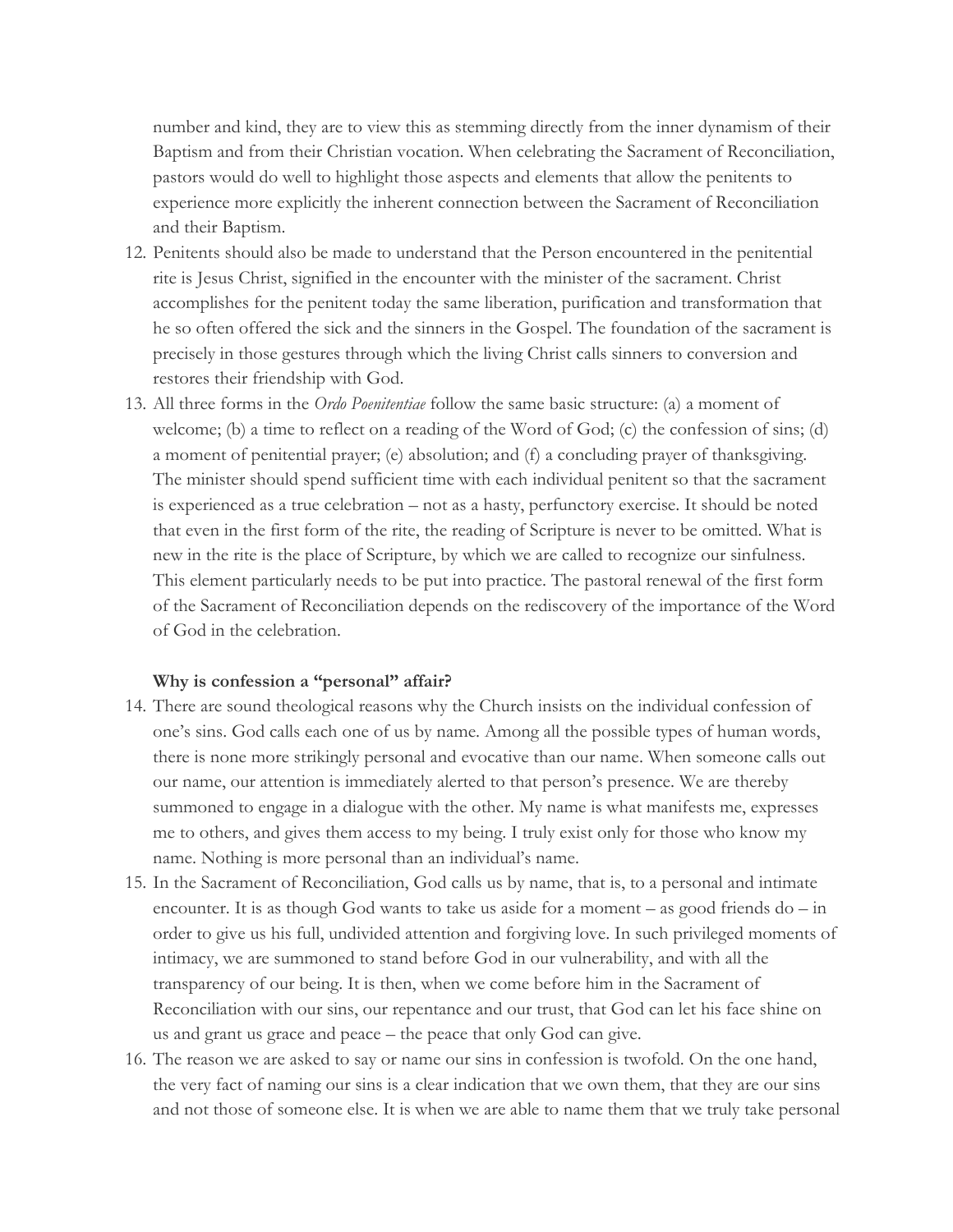responsibility for them. At the same time, the requirement to put a name on our sins carries with it a liberating grace. When we can put a finger on our trespasses and call them by name, they lose something of their hold on us. Confessing one's sins is not intended to be a punishment or an exercise in humiliation, although it certainly demands humility. To the contrary, it is an exercise in transparency and one in which, with our cooperation, the Holy Spirit helps us to follow Christ more closely and to bear witness to him who took upon himself our sinful state, although he was without sin  $(2$  Corinthians 5.21).

17. It is important to recall, too, that God offers us pardon even before we ask for it. When we step out of our everyday lives to receive the Lord's mercy in the Sacrament of Reconciliation, he is the one who takes the initiative in our reconciliation. This divine initiative of which we are the beneficiaries, and not the artisans, comes from our heavenly Father through Christ and the Holy Spirit. As Pope John Paul II so beautifully put it: *"We would not budge from our sin if God had not already offered his forgiveness…. We would not decide to open ourselves to forgiveness if God, through the Holy Spirit, whom Christ gave us, had not already brought about in us sinners the beginning of a change in life which is precisely the desire for and the intention of conversion."* <sup>3</sup> In his Letter to Priests on Holy Thursday 2002, in which he compares confession to Jesus' surprise encounter with Zacchaeus (Luke 19.5), the Holy Father said: *"Before being a person's journey to God, confession is God's arrival at a person's house."*

#### **Pastoral implications**

- 18. One of the first implications of God's gratuitous initiative is that penitents should not come to the Sacrament of Reconciliation with undue apprehension. They should be encouraged to approach it with a sense of joy and gratitude. It has been said that gratitude is the most infallible sign of the presence of God. Quite rightly did Pope John Paul II associate the celebration of reconciliation with a heart full of gratitude: *"Gratitude must fill our heart, even before being freed from our sins through the absolution of the Church."* <sup>4</sup> Pastors do well to encourage the faithful to regard this sacrament as a genuine act of thanksgiving, a celebration of gladness and immense hope, as an expression of our belief in the "forgiveness of sins," and as a profession of faith in the living and forgiving God which we proclaim in the Creed.
- 19. A second important pastoral implication should be the question of accountability. The Sacrament of Reconciliation is a call to accountability. Whenever we examine our conscience prior to receiving the Sacrament of Reconciliation, we are calling ourselves to accountability. We are taking stock of our life and our responsibilities, as did the Prodigal Son when he stopped long enough to realize the condition to which he had reduced himself after leaving his father's house (cf. Luke 15.17-21). Viewed in this way, the purpose of examining our conscience is not simply intended to help us answer the question "What have I done wrong?" or "What good have I left undone?" More basically, examining our conscience – taking account of our lives – is to remind us, as Saint Paul does, that we do not live or die to ourselves, but to the Lord (cf. Romans 14.7), and that as good stewards of the Lord, each of us is charged with *"the good purpose of building up the neighbour"*(Romans 15.2).<sup>5</sup>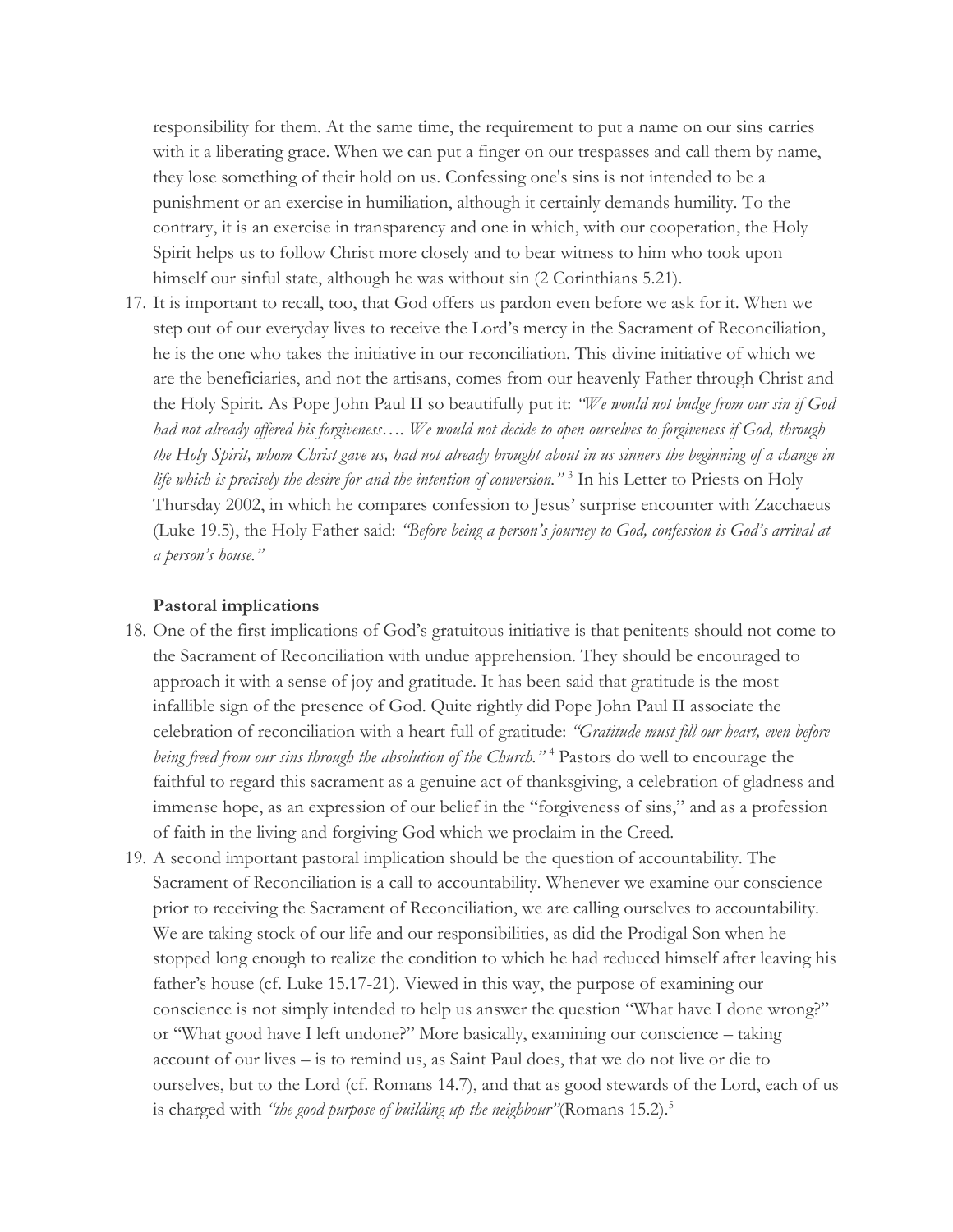20. Thirdly, as ministers of mercy, pastors should be aware that *"in the celebration of this sacrament, perhaps even more than the others, it is important that the faithful have an intense experience of the face of Christ the Good Shepherd.*"<sup>6</sup> One of the oldest and most cherished models of a priest is unquestionably that of the Good Shepherd. As Pope John Paul II so movingly described in his 2002 Holy Thursday Letter to Priests, *"The minister of pardon, who exemplifies for penitents the face of the Good Shepherd, must express in equal measure the mercy already present and at work and the pardon which brings healing and peace."* <sup>7</sup>

If the confessor is to do this effectively, if he is to let the face of the Good Shepherd truly shine upon the penitent, he too must avail himself of this sacrament. Only by personally experiencing God's pardon and mercy in the Sacrament of Reconciliation can the minister realistically hope to convey a true image of the Good Shepherd to others.

- 21. Catholic tradition also recognizes that a desensitized conscience is one of the dangers that threatens and assails the Christian believer. The loss of a sense of sin is one of the insidious ways in which the evil sway of sin can overtake an individual and even a community. We lose a sense of sin, for example, when we refuse to take the blame for the wrongs we have done. We all too readily excuse ourselves by thinking that our sinful actions are the results of sins committed by others against us and, therefore, not our fault. *"We prefer to think of ourselves as 'wounded' – as victims of sin – rather than as sinners."* <sup>8</sup>
- 22. The gradual evolution or shift in the way Catholics have come to perceive and construe sin is also noteworthy. Many regard sin today less as a list of specific nameable acts and more as an entrenched basic attitude that lies at the core of one's being. This means that special attention is given to those deep attitudinal stances that define our basic relationships with God and with others (for example, in terms of estrangement, alienation and isolation). While sin is viewed as the disruption or breakdown of an original harmony in an existing relationship, it nevertheless reveals its depraved face in concrete particular actions and gestures. These can completely sever the relationship (grave sin) or can injure and thus impoverish the relationship (venial sin). As the *Catechism of the Catholic Church states: "Mortal sin destroys charity in the heart of a person by a grave violation of God's law; it turns a person away from God, who is the person's ultimate end and beatitude, by preferring an inferior good to him. Venial sin allows charity to subsist, even though it offends and wounds it.*"<sup>9</sup>

## **Why does reconciliation have an ecclesial dimension?**

23. *"Embracing sinners in her bosom, the Church is at the same time holy and always in need of being purified, and incessantly pursues the path of penance and renewal"* (Second Vatican Council Dogmatic Constitution on the Church, *Lumen Gentium*, no. 8). Catholic tradition has always understood sin not only as an offence against God but also against the Christian community. This explains why the Sacrament of Reconciliation does two things simultaneously: it reconciles us with the People of God, the Church, and with God. Reconciliation with God occurs *in* and *through* our reconciliation with the Church. On this point, the report of the International Theological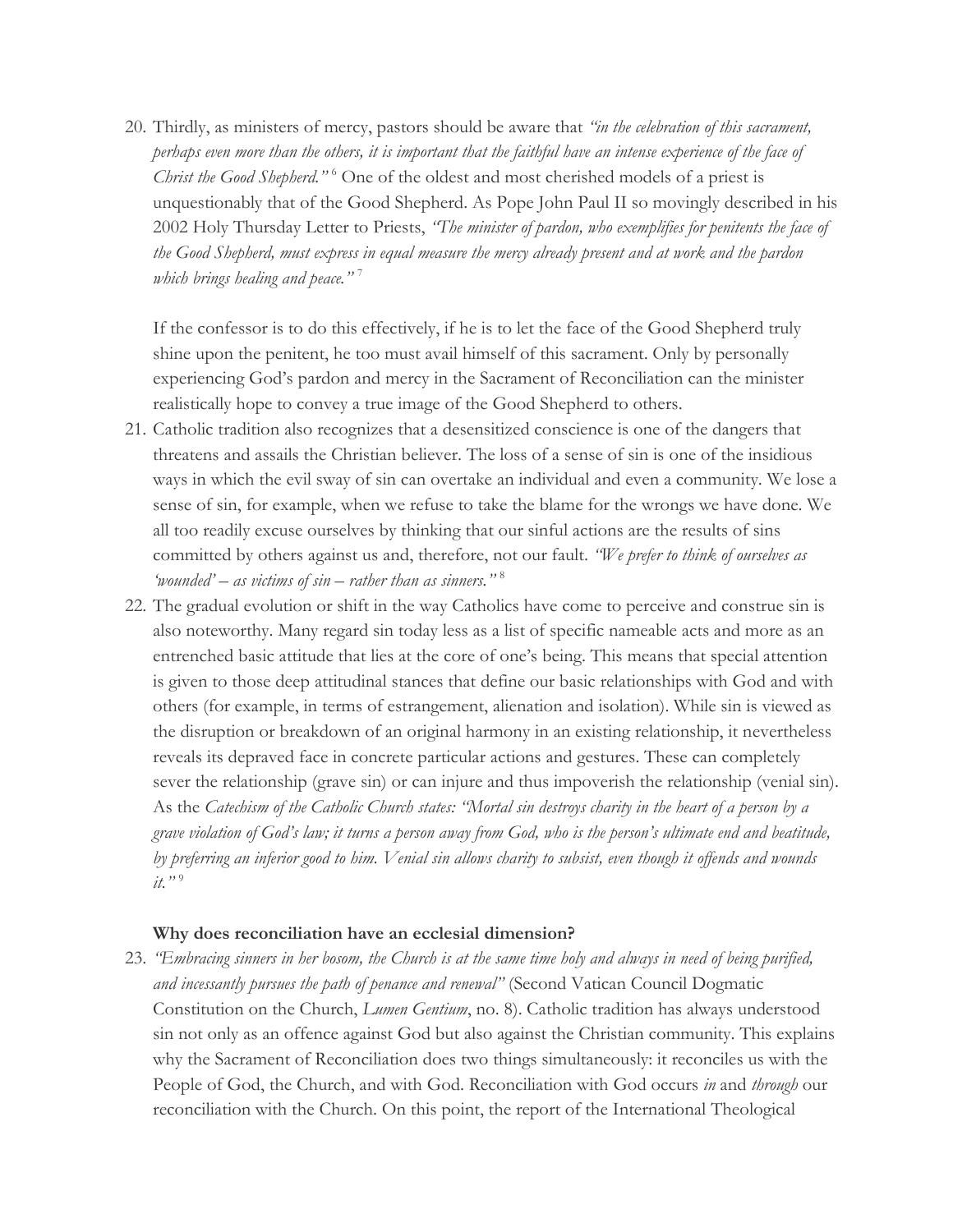Commission entitled "Penance and Reconciliation" was clear: *"Thus in sacramental penance the readmission to full sacramental communion with the Church is the sacramental sign of the renewed communion*  with God."<sup>10</sup> We find here, although in different words, the constant firm teaching of the Fathers of the Church: what validates reconciliation with God is our reconciliation with the People of God.

- 24. In the Sacrament of Reconciliation, the priest represents both God and the community and, through him, the penitent seeks forgiveness from both. The absolution of the priest, which is also given in the name of the Church, reveals its full meaning when perceived as being an ecclesial act, that is, an action performed by and on behalf of Christ and the Church. This is why the sacrament should be celebrated, as much as possible, in a communal setting. For example, even when the first form of the rite is used, it is preferable to designate a special time when several penitents can come together to celebrate this sacrament. Another way to indicate this communal reality is for the whole community to be present, or at least a number of faithful, as customary also at Baptism. In its decree promulgating the new *Ordo Poenitentiae*, the Congregation for Divine Worship had this to say: *"Communal celebration shows more clearly the ecclesial nature of penance"* (no. 22; see also the Second Vatican Council Constitution on the Sacred Liturgy, *Sacrosantum Concilium*, no. 27).
- 25. It should moreover be emphasized that the personal confession of one's sins is never a purely private act. Though sin is an individual human act saying no to God and his will, its effects go far beyond the person who sins. It engages the whole Church and every member of the Church. As Pope John Paul II emphasized, the social nature of this sacrament is such that *"the whole Church – militant, suffering and glorious in heaven – comes to the aid of the penitent and welcomes him again into her bosom, especially as it was the whole Church which had been offended and wounded by his sin."* <sup>11</sup>

## **Pastoral implications**

- 26. The faithful must be made aware that sin is never simply a private affair, affecting only the sinner, but has harmful repercussions both throughout and beyond the Church. The great saints and mystics were mindful of the far-reaching consequences of sin. Pope Paul VI expressed it well: *"All wrongdoing involves a disturbance of the universal order which God established; it destroys the wrongdoer's own values, as well as those of the human community."* <sup>12</sup> Were the notion of sin exposed in all its tragic depth and magnitude – as an unfathomable mystery and not simply a fact to be itemized – then perhaps this sacrament would take on new meaning in the eyes of the faithful.
- 27. It follows too that, whenever possible, greater use should be made of the second form of the rite (communal celebration with individual confession and individual absolution). This form of the rite has all the elements necessary to foster among the faithful an individual as well as a communal sense of sin. Even more clearly than the first form (individual confession), the second emphasizes the ecclesial dimension of sacramental reconciliation. It is conceivable that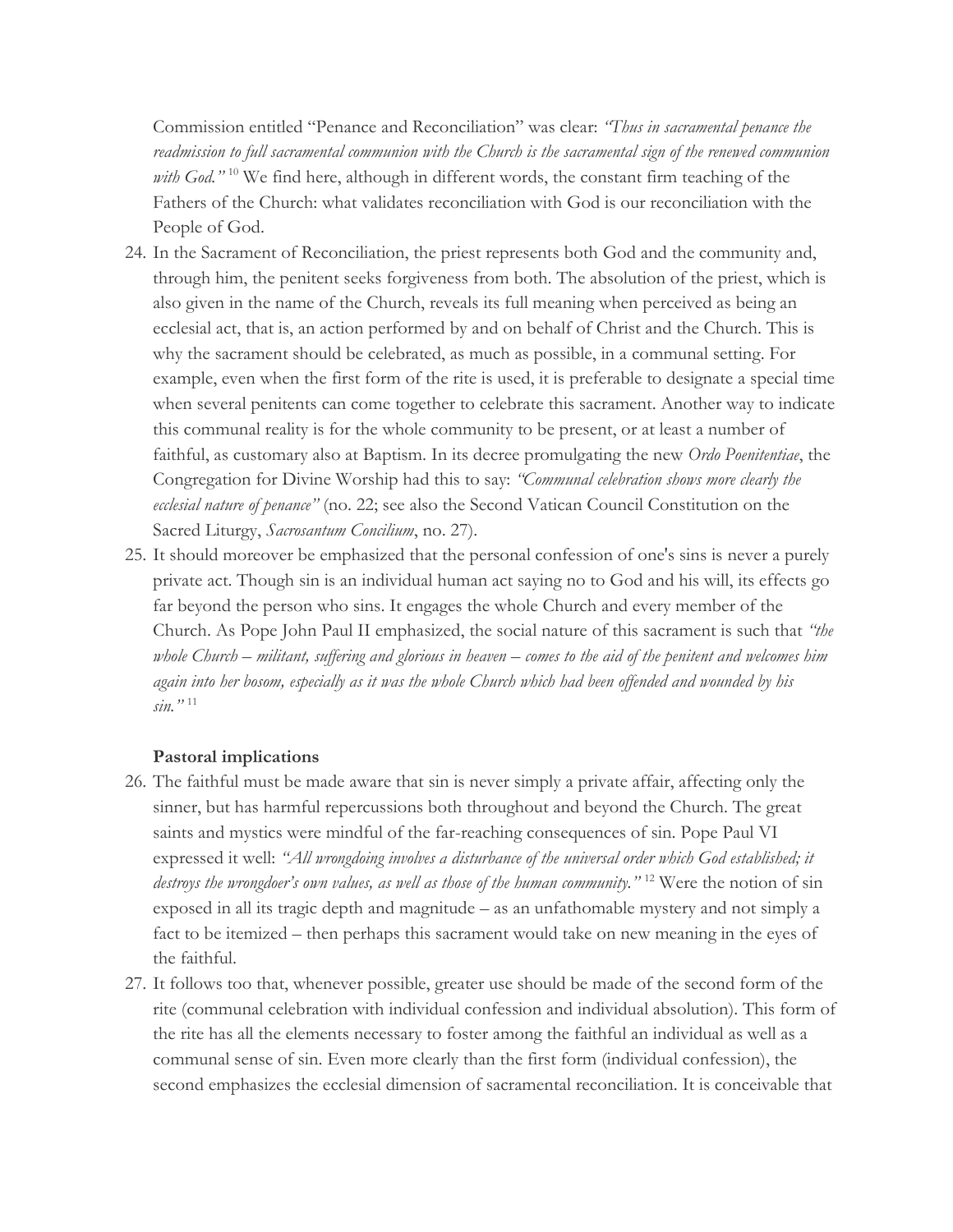this second form, if utilized more frequently, would resonate more deeply with the religious sensibilities of the faithful.

28. Another important dimension that should be emphasized is the vital connection between penance, on the one hand, and works of peace and justice, on the other. Properly understood, sacramental penance is a summons to engage oneself in works of peace and justice in the world. The evil involved in forms of injustice and forces of oppression, in wars that seem interminable, cries out for the healing and forgiving word of Jesus Christ. The faithful must be made to understand the social implications of the Sacrament of Reconciliation. By gaining a greater awareness of these implications, the faithful will be more readily encouraged to personalize their sense of sin, as individuals and as a community. In short, it would help them assume greater social responsibility for their actions in daily life. This would not only signal a triumph over individualism, but the faithful themselves would come to be seen as living witnesses of reconciliation in today's troubled world.

#### **Why must penance and reconciliation be "ritualized"?**

- 29. Properly carried out, ritual can be powerful. Its capacity to sustain the life of individuals and communities can hardly be exaggerated. Ritual exists in every culture and in every religion. It is an effective and necessary medium for expressing the deepest meanings and values that make a people who they are. Without ritual participation and the appropriation of the values mediated by ritual, a people soon loses its community coherence and stability, and individuals lose their sense of belonging, meaning and identity. Ritual, by its nature, enables a community to achieve and maintain contact with its origins, its foundational meaning or, as it is sometimes called, its "charter event". For Christians, this founding event is the life, death and resurrection of Jesus Christ – the Paschal Mystery. In the Sacrament of Reconciliation, the ritual action places the penitent in touch with the founding event which is the saving action of Christ who calls the Church into existence and sustains its life.
- 30. The sacraments of the Church are not arbitrarily imposed on human nature; they correspond, as Saint Thomas pointed out, to the basic needs and stages of the human condition.<sup>13</sup> Similarly, rites and rituals are expressions of a fundamental dimension of human existence. Moreover, in the sacramental order the Rite of Penance marks an important passage in the life of the penitent, a conversion experience, a "turning around" or *metanoia*. Everything that is done in the rite should be made to highlight, celebrate and sacralize this important transitional moment in the penitent's faith journey.

#### **Pastoral implications**

31. In our modern age, people have a diminished sense of ritual and sacramentality, even with regards to the Church's rites and religious symbols. One of the reasons why the faithful have become estranged from the Sacrament of Reconciliation is because celebrations of the penitential rites have too often been mechanical and superficial. The challenge for pastors today is to convey the deep significance of the liturgy. This means exploiting the rich, liturgical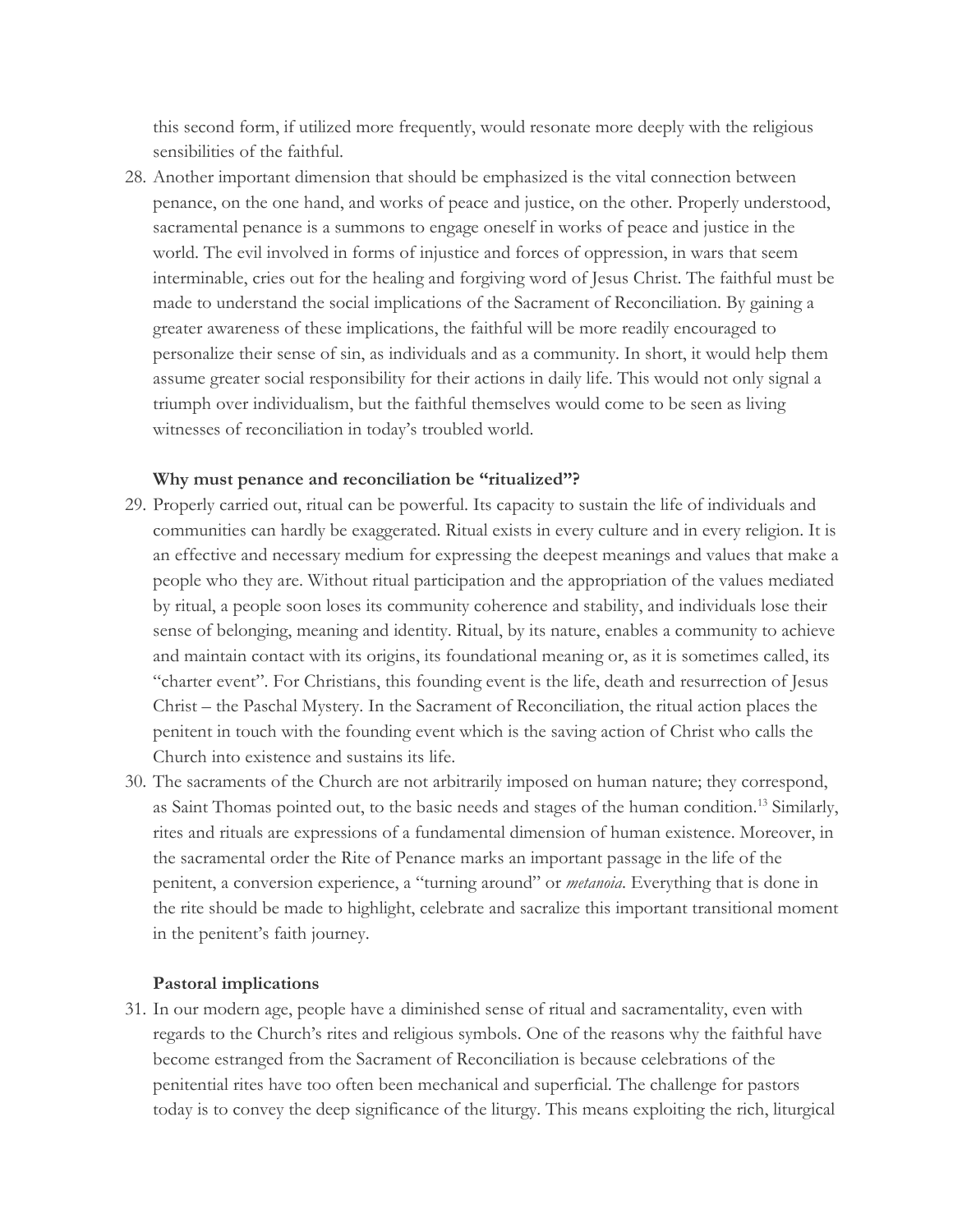potential that is offered in the rite. Liturgical gestures must be simple yet meaningful. Symbolic actions within the Rite of Penance should be clearly perceived by the faithful as evoking mystery and expressing something beyond the mere external action itself. A symbol has the power to evoke mystery precisely because it addresses itself to the whole person – to the imagination, the will, and the emotions, as well as to the intellect.

- 32. The faithful must be made to understand that the Rite of Penance is, strictly speaking, a ritual imitation of the death and resurrection of Jesus Christ, who makes the penitent's "imitation" real, efficacious and salvific. It is an imitation of death and resurrection, but one that is effectively realized and brought about for the penitent through Christ's own "passage" (Passover) from death to life. As such, like all the sacramental rites of the Church, the Rite of Penance is a ritual re-enactment of, and participation in, the Paschal Mystery of Christ.
- 33. Thought should also be given to the actual place or space assigned for the celebration of the Sacrament of Reconciliation with an individual penitent. While it is important to respect those who prefer the traditional confessional, other options are available, such as the reconciliation room or a more open space. The place chosen for the celebration of the sacrament must be a designated area for this purpose, with all the proper dignity that becomes a sacred liturgical space. Ministers of the Sacrament of Reconciliation are to respect whatever option the penitent chooses, whether the confessional, the reconciliation room, or a more open space. We do well to remember that Jesus forgave those who approached him in full public view. Who can forget the moving sight of those numerous young people during World Youth Day who went to confession in the open air of a city park? Are we not always edified by the good example of others?

## **Conclusion**

The most important conclusion that can be drawn from these theological and pastoral reflections is the immense hope that Jesus Christ creates for every sinner. For some, the Sacrament of Reconciliation can be a profound life-changing experience, the occasion of a major conversion. For others, it can mark a steady striving to follow Christ more intimately. Whether as reconciliation or purification, the sacrament is a fountain of hope and grace for everyone in the Church.

> Episcopal Commission for Theology Canadian Conference of Catholic Bishops

> > 19 October, 2006